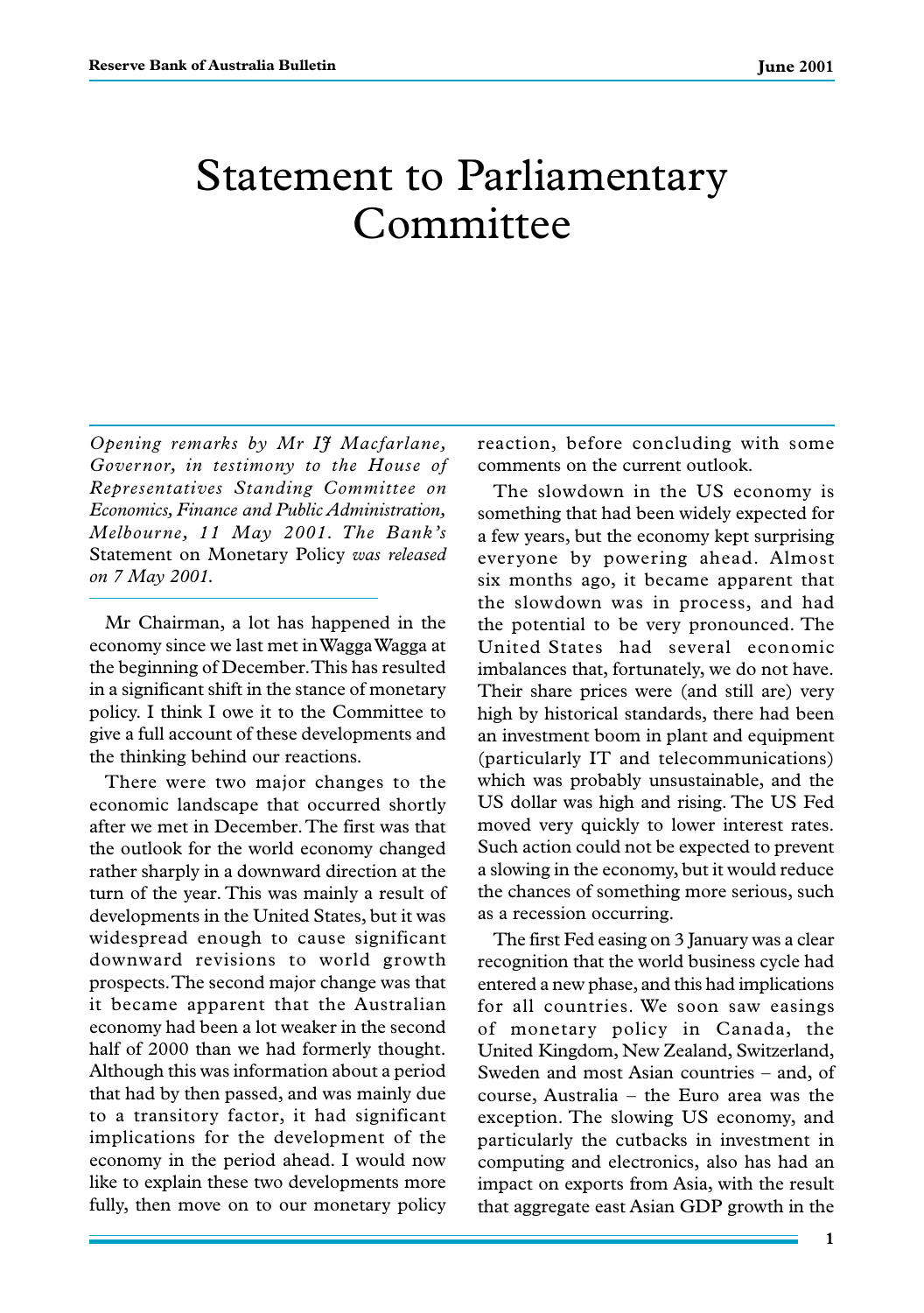final quarter of 2000 seems to have been about zero (leaving aside the special case of China). The Euro area has been less affected, but there is evidence from the manufacturing sector and from business surveys that growth is edging down nevertheless.

I turn now to the second factor, namely the weakness in the Australian economy in the second half of 2000, and its flow-on effects to the first part of this year. As I have conceded before, we did not foresee the extent of this weakness, and I am not aware of anyone who did, although some probably got closer than us. If you had told me before the event that the fall in house-building, a sector which only accounts for 5 per cent of the economy, would be large enough to outweigh reasonable growth in the other 95 per cent of the economy, I would not have believed you. Our analysis of other countries' GST experience had suggested a much smaller fall than actually occurred.

I am not saying that the housing contraction was the only thing that happened to the economy; other things have also clearly slowed. But it was the thing that turned a relatively unexceptional slowdown into a small contraction. Of course, what we were witnessing was not the normal cyclical development of an economy, but the transitional effects of a once-in-a-generation structural change to the tax system. The fact that it led to a negative number for the change in GDP had a big effect on people's confidence. We saw this most clearly in the reaction to the release of the December quarter national accounts in early March. The Australian dollar lost 3 US cents over the next ten days to fall below 50 US cents for the first time. At about the same time, consumer confidence, which had until then held above its long-term average, fell sharply to well below that average. The reaction was so large that a number of commentators raised the possibility that the country could 'talk itself into a recession'. I am pleased to say that the mood has improved somewhat since that time.

There were some other signs of weakness during the second half of last year, such as the fall in business confidence. This was

something we spoke about at the December hearing, when I suggested it could be largely due to the fall in house-building and resulting reductions in sales by those parts of the manufacturing sector which service the housing sector.

It was difficult for a while to discern the trend in consumption behaviour because of shifts in spending patterns caused by the introduction of the GST and the Olympic Games. But now that the dust has settled, it is clear that consumption, while doing quite well over recent months, is no longer growing at the heady rates it was a year or 18 months ago. Employment also fell for a few months in the second half of 2000, and there is no doubt that the labour market has softened following the strong growth recorded in the middle two quarters of 2000. Again, however, the construction sector is the main explanation for the weakness in the second half of last year. Over the period from August last year to February this year, construction employment fell by 48 000, while employment other than in construction rose by 41 000.

At the same time as we were receiving this information on business confidence, spending and employment, we were also receiving news on inflation. Here the most important data were the CPIs for the September and December quarters, both of which were below our expectation. They suggested that inflation was well under control – in fact, we lowered our estimate of underlying inflation after receipt of the December quarter figure in late January – and they also pointed to the possibility that business profit margins were being squeezed. They thus reinforced the impression that was building of an economy that was slowing more than expected, in a world that was slowing more than expected, and where current inflation and future inflation were within the target zone we aim for under our inflation-targeting regime for monetary policy.

The decision to ease monetary policy at our first meeting this year was a relatively easy one, and as you know, we eased again at the following two meetings so that the cash rate fell by 125 basis points in a little over two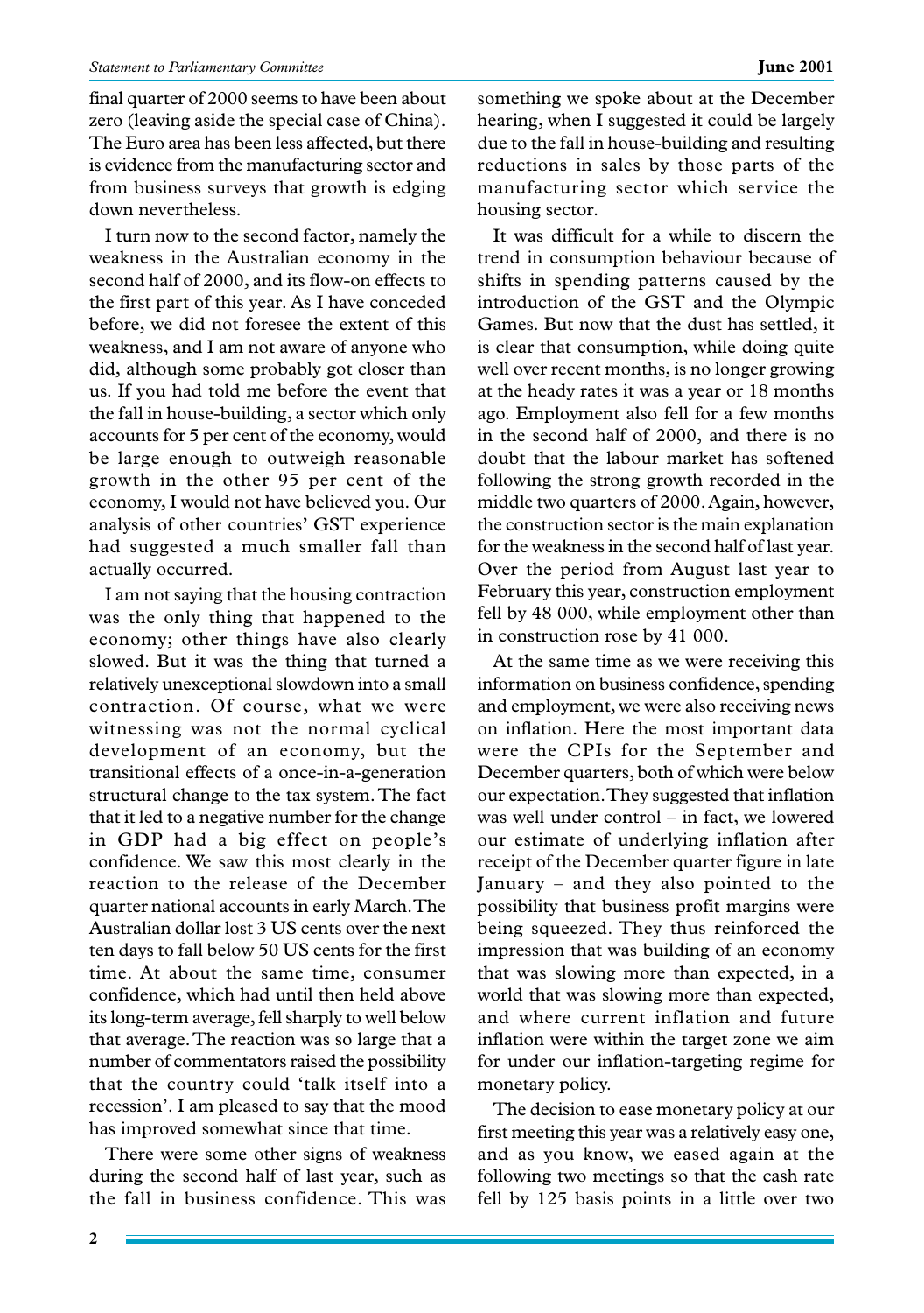months. Collectively, this represented an uncharacteristically large move and deserves some explanation. Basically, we realised that a significantly lower *level* of real interest rates was required so that the stance of monetary policy would be clearly expansionary in that it would be supportive of economic activity. We felt we should, and could, get to such a position relatively quickly for two main reasons:

- (i) We had undergone a relatively abrupt change in our view of the world. As I said before, it became clear that the world was entering a new phase of its business cycle – a fact that was recognised in most countries. The fall in house-building, because it brought forward our own slowdown, reinforced the message from the world.
- (ii) Because inflation was not threatening to rise above our target, we had no conflict of objectives, and so could act quickly.

In view of the foregoing, you will not be surprised to hear that the forecast of GDP growth that I put before the Committee six months ago has been well and truly overtaken by events. I said that I would not quibble with Treasury's figure of 4 per cent for year-on-year growth in the 2000/01 financial year. It now looks like being about half of that figure, but we would expect considerably stronger growth in the following year, probably somewhere between 3 and  $3^{1/2}$  per cent. Incidentally, this is only the second time out of the eight occasions that I have been putting these reviews of forecasts before you that we have over-estimated the outlook for growth; all the others have been small under-estimates.

On inflation, I said last time that it could be approaching 3 per cent by the second half of 2001, that is after the impact of the GST has dropped out of the four-quarter-ended growth rate. Our current guess, now that we have two quarters more of CPI data, is about 21 /2 per cent for the same period.

So far, I have spent most of my time covering events leading up to our decision to ease monetary policy, so it is time I moved on to more recent events. As I said before, March was a bad month for the economy, mainly because people received the news that there had been a decline in GDP in the December quarter. This was a great disappointment to most people, and they could not easily understand how such an outcome could have happened so soon after the buoyant conditions of mid-year. Inevitably, it affected people's confidence, and their views of the future.

The area where this lack of confidence showed up most visibly was in the exchange rate. On 6 March, the day before the release of the national accounts data, the Australian dollar was worth 52.2 cents and was 49.1 in trade-weighted terms. By 3 April, it had fallen to an intra-day low of 47.75 US cents and 46.6 in trade-weighted terms – a fall of 9 per cent against the US dollar and 5 per cent against the TWI. In the process, the Australian dollar set new low points on both these measures, although against the TWI it was only by a tiny margin.

I mention these details because I want to make two points. The first is that at a very detached and macroeconomic level, we all know that a low, and hence competitive, real exchange rate helps a country cope more easily with external adversity. Indeed, a floating exchange rate has as one of its virtues its capacity to automatically bring this about. This is one reason why our exports have been so strong, and why there is a widespread opinion that the exchange rate is a factor supporting future growth in the Australian economy.

The second point is that when you already have a low exchange rate, further falls can be very unsettling, especially if they are accompanied by headlines about new lows being reached and new barriers being breached. People inevitably see this as a loss of international confidence in their country, and they in turn lose confidence. The falling Australian dollar was a widely cited reason by respondents to the consumer sentiment survey for why their confidence had fallen. The fall in the Australian dollar in March did not do the country any good, and it is pleasing to see that it has been reversed.

April was a much better month than March, and it is possible to discern some signs that